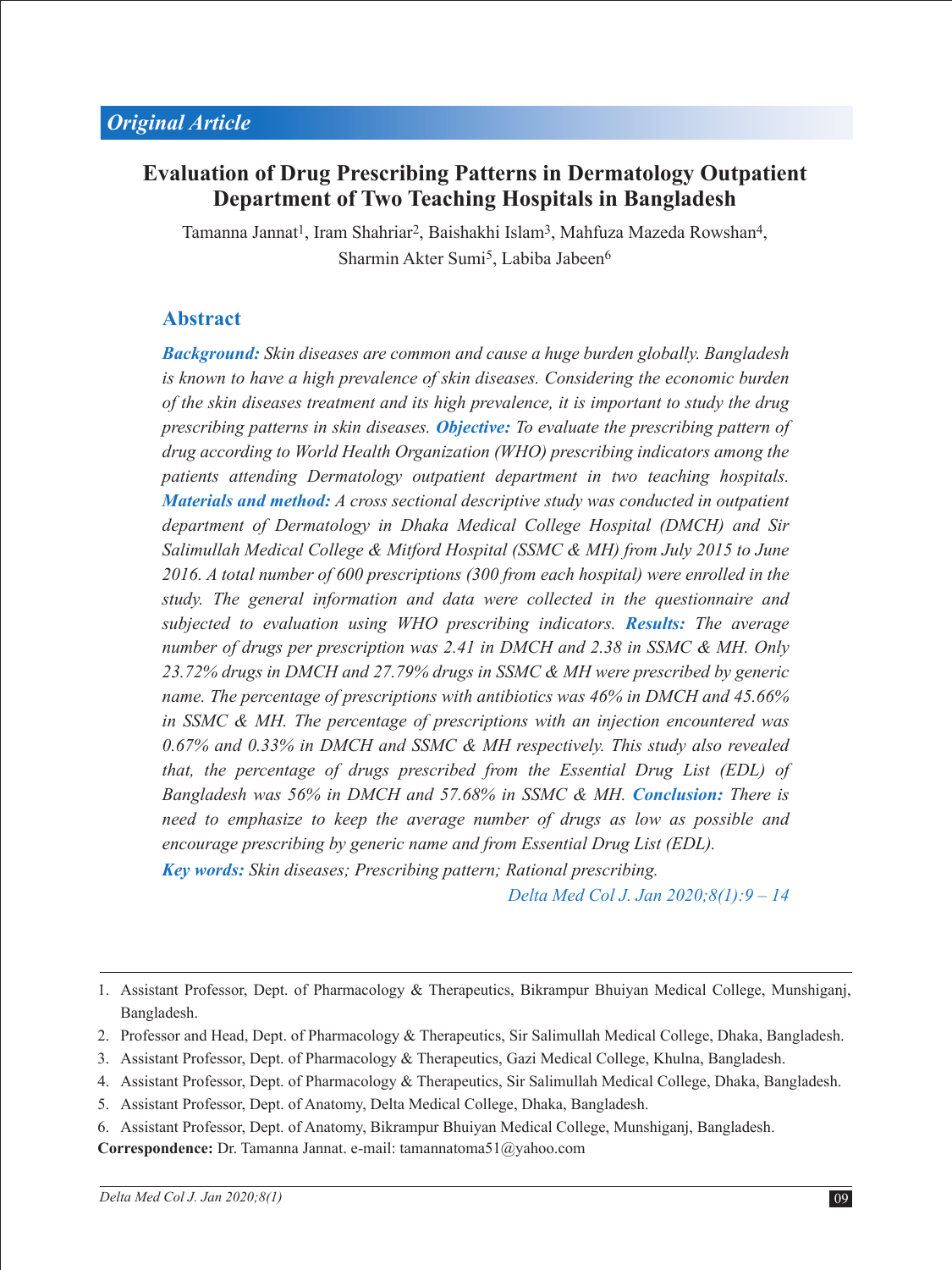## **Introduction**

The skin disorders have serious detrimental effect on quality of life of the general population by increasing the suffering in terms of physical, social, psychological as well as it increases financial burden as most skin diseases are chronic and requires longer duration of treatment.<sup>1</sup> Prescribing drugs is an important skill, which needs to be continuously assessed and refined suitably and reflects physicians skill in diagnosis and attitude towards selecting the most appropriate cost effective treatment.2 The rational use of drugs demands that the appropriate drug be prescribed , that it be available at the right time at a price people can afford, that it be dispensed correctly and then it be taken in the right dose at the right intervals and for the right length of time. The appropriate drug must be effective and of acceptable quality and safety.3 A major step towards rational use of medicines was taken in 1977, when WHO established the 1st model list of essential medicines to assist countries in formulating their own national lists. Essential medicines are those that satisfy the health care needs of the majority of the population; they should therefore be available at all times in adequate amounts and in the appropriate dosage form. Since the first report on the selection of essential drugs was published in 1977, the concept of essential drugs has become widely applied. It has provided a rational basis not only for drug procurement at national level but also for establishing drug requirements at various levels within the health care systems.<sup>3</sup> To monitor, standardize and afford comparability of results, WHO in collaboration with the International Network for the Rational Use of Drug (INRUD) developed core indicators for assessing drug use.<sup>4</sup> This study utilized these WHO core drug use indicators to evaluate patterns of drug use at dermatology department of two teaching hospitals. The ultimate target is to use the safest and least number of drugs to obtain the best therapeutic effect in the shortest period at reasonable cost. Thus it can provide feedback and guidelines to the prescribers for establishing rational use of drugs.

### **Materials and method**

A cross sectional observational study was carried out in the Dermatology outpatient department of Dhaka Medical College Hospital (DMCH), Dhaka and Sir Salimullah Medical College & Mitford Hospital (SSMC & MH), Dhaka after approval from Institutional Ethical Committee. Total duration of the study was from July 2015 to June 2016. New patients attending the Dermatology outpatient department were included in the study but the patients who got admitted during OPD visit were not included. Data was obtained from 600 prescriptions which included the demographic profile (gender, age, socioeconomic condition), the diagnosis, the drugs prescribed with their dosage form, dose, frequency, routes of administration and duration of treatment. The general information and data was collected in the questionnaire. Then the prescriptions were analyzed to find out the prescribing pattern using WHO prescribing indicators.

WHO prescribed indicators -

a) Average number of drugs per encounter.

b) Percentage of drugs prescribed by generic name.

c) Percentage of encounters with an antibiotic prescribed.

d) Percentage of encounters with an injection prescribed.

e) Percentage of drugs prescribed from essential drug list.

All the findings were recorded, compiled, tabulated and analysed. The data was expressed as percentage, mean and total numbers. Results were analyzed using Microsoft excel 2007 spreadsheet. The SPSS version 17.0 (level of significance is 0.05) was used to carry out the statistical analysis.

## **Results**

Total 600 prescriptions of patients attending the Dermatology outpatient department of DMCH and SSMC & MH were included for analysis. Table I and II show the gender and age wise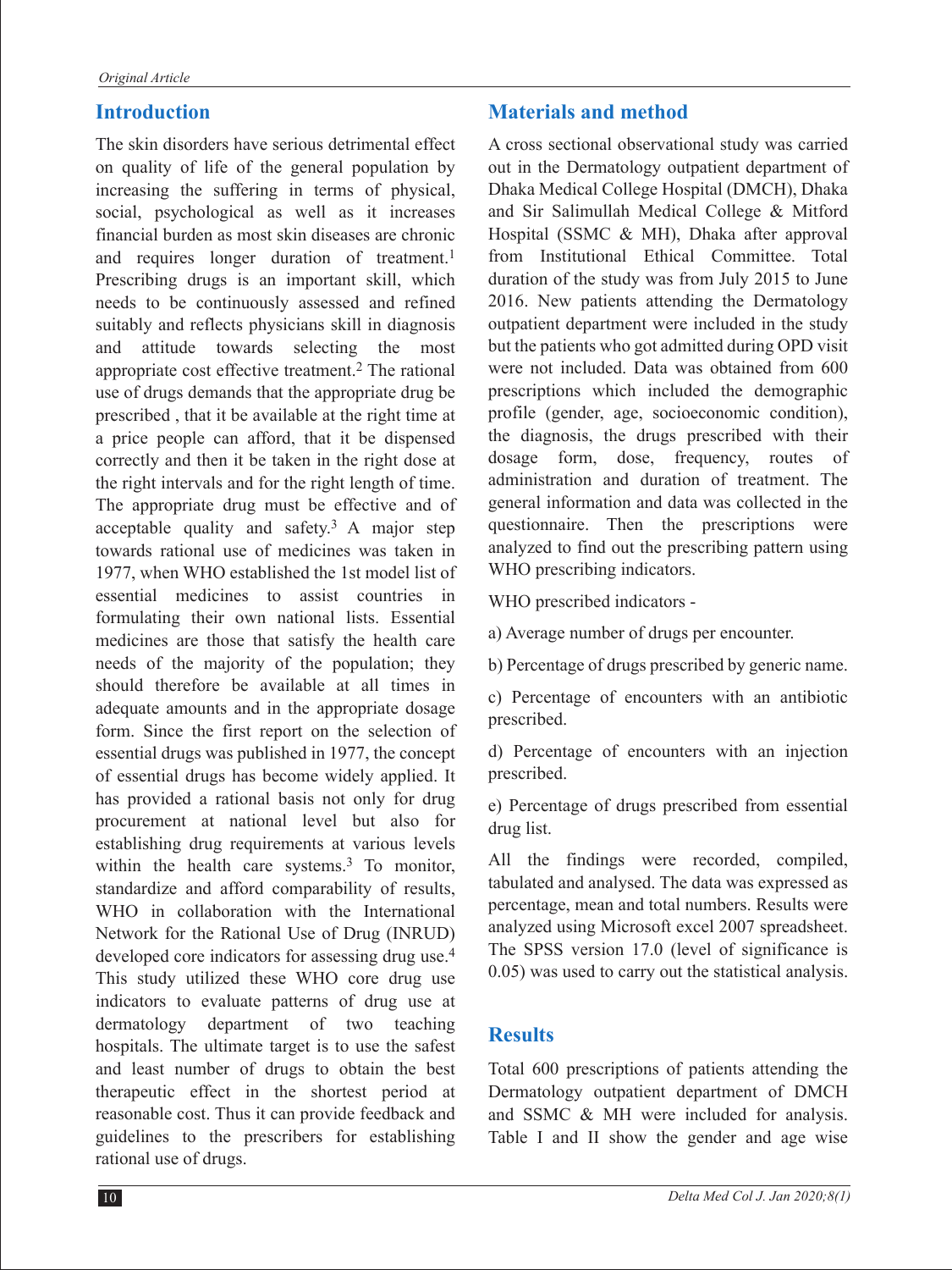distribution of patients in both hospital. In both hospital maximum patients (34.66% in DMCH and 32% in SSMC & MH) were in the age group of 20-30 years. In DMCH, 162(54%) patients were male, 138(46%) were female and in SSMC  $&$  MH 176(58.67%) patients were male and 124(41.33%) patients were female.

**Table I: Distribution of study subjects according to age (N=600)**

| Groups (in years) | DMCH         | <b>SSMC &amp; MH</b> |
|-------------------|--------------|----------------------|
|                   | $(n=300)$    | $(n=300)$            |
| $0 - 10$          | 35 (11.66%)  | $26(8.66\%)$         |
| $10 - 20$         | 82(27.33%)   | 91 (30.33%)          |
| $20 - 30$         | 104 (34.66%) | 96(32%)              |
| $30 - 40$         | 45 (15%)     | 51 (17%)             |
| $40 - 50$         | $20(6.66\%)$ | $22(7.33\%)$         |
| $50 - 60$         | 12(4%)       | 9(3%)                |
| >60               | $2(0.66\%)$  | $5(1.66\%)$          |

**Table II: Gender distribution of the study subjects (N=600)**

| <b>Sex</b> | $DMCH (n=300)$ | SSMC & MH $(n=300)$ |
|------------|----------------|---------------------|
| Male       | 162(54%)       | $176(58.66\%)$      |
| Female     | 138 (46%)      | 124 (41.33%)        |

Table III shows the distribution of dermatological disorders found during the study period. The skin diseases encountered in Dermatology OPD in both hospitals were scabies, fungal infections, dermatitis, impetigo, urticaria, folliculitis, psoriasis, acne, viral infection and melasma. Among the drugs, antihistamines (28.69%, 30.73%) were the most common prescribed drug followed by antibiotics  $(27.72\%, 29.32\%),$ steroids and its combination (15.45%, 13.83%), antifungals (10.76%, 11.73%), ectoparasiticides (8%, 8.66%), keratolytes and emollients (4%, 3.35%) and antivirals (8%, 3%) in DMCH and SSMC & MH respectively (Table IV). In DMCH, out of 300 prescriptions commonly prescribed antibiotics were flucloxacillin (35.82%) followed by mupirocin (23.38%), amoxicillin (16.91%), azithromycin (11.94%), neomycin (5.97%) and clindamycin (5.97%). In SSMC & MH, commonly prescribed antibiotics were flucloxacillin (25.24%) followed by amoxicillin  $(22.33\%)$ , mupirocin  $(19.41\%)$ , azithromycin  $(18.44\%)$ , neomycin  $(10.19\%)$  and clindamycin (4.36%). (Table V)

### **Table III: Common skin diseases found during study (N=600)**

| <b>Name of diseases</b> | DMCH         | <b>SSMC &amp; MH</b> |
|-------------------------|--------------|----------------------|
|                         | $(n=300)$    | $(n=300)$            |
| <b>Scabies</b>          | 58 (19.33%)  | 62(20.66%)           |
| Fungal Infection        | 55 (18.33%)  | 57 (19%)             |
| Dermatitis              | 53 (17.66%)  | 54(18%)              |
| Impetigo                | 36(12%)      | 37(12.33%)           |
| Urticaria               | 28(9.33%)    | $30(10\%)$           |
| Folliculitis            | $25(8.33\%)$ | 24(8%)               |
| Psoriasis               | 15(5%)       | 13 (4.33%)           |
| Acne                    | 12(4%)       | 9(3%)                |
| Herpes Zoster           | $8(2.66\%)$  | 7(2.33%)             |
| Chicken Pox             | $5(1.66\%)$  | $4(1.33\%)$          |
| Melasma                 | $5(1.66\%)$  | $3(1\%)$             |

#### **Table IV: Groups of drugs prescribed during the study (N=600)**

| Drug category              | <b>DMCH</b>  | <b>SSMC &amp; MH</b> |
|----------------------------|--------------|----------------------|
|                            | $(n=725)$    | $(n=712)$            |
| Antihistamines             | 208 (28.69%) | 220 (30.73%)         |
| Antibiotics                | 201 (27.72%) | 210 (29.32%)         |
| Steroids and combination   | 112 (15.45%) | 99 (13.83%)          |
| Antifungals                | 78 (10.76%)  | 84 (11.73%)          |
| Ectoparasiticides          | 58 (8%)      | $62(8.66\%)$         |
| Keratolytes and emollients | 29(4%)       | 24 (3.35%)           |
| Antivirals                 | $8(1.10\%)$  | $3(0.42\%)$          |
| Others                     | 31 (4.28%)   | 14 (1.95%)           |
|                            |              |                      |

|           | Table V: Commonly prescribed antibiotic |  |
|-----------|-----------------------------------------|--|
| $(N=600)$ |                                         |  |

| <b>Antibiotics</b> | <b>DMCH</b> | <b>SSMC &amp; MH</b> |
|--------------------|-------------|----------------------|
|                    | $(n=201)$   | $(n=206)$            |
| Amoxicillin        | 34 (16.91%) | 46 (22.33%)          |
| Azythromycin       | 24 (22.33%) | 38 (18.44%)          |
| Flucloxacillin     | 72 (35.82%) | 52 (25.24%)          |
| Neomycin           | 12(5.97%)   | 21 (10.19%)          |
| Mupirocin          | 47 (23.38%) | 40 (19.41%)          |
| Clindamycin        | 12(5.97%)   | $9(4.36\%)$          |
|                    |             |                      |

The average number of drugs per prescription was 2.41 and 2.38 in DMCH and SSMC & MH respectively (Table VI). Only 23.72% drugs in DMCH and 27.79% drugs in SSMC & MH were prescribed in generic name. (Table VII)

**Table VI: Average number of drugs prescribed per prescription (N=600)**

| <b>Details</b>             | <b>DMCH</b> | <b>SSMC &amp; MH</b> |
|----------------------------|-------------|----------------------|
| Number of prescriptions    | 300         | 300                  |
| Number of drugs prescribed | 725         | 716                  |
| Percentage                 | 2.41        | 2.38                 |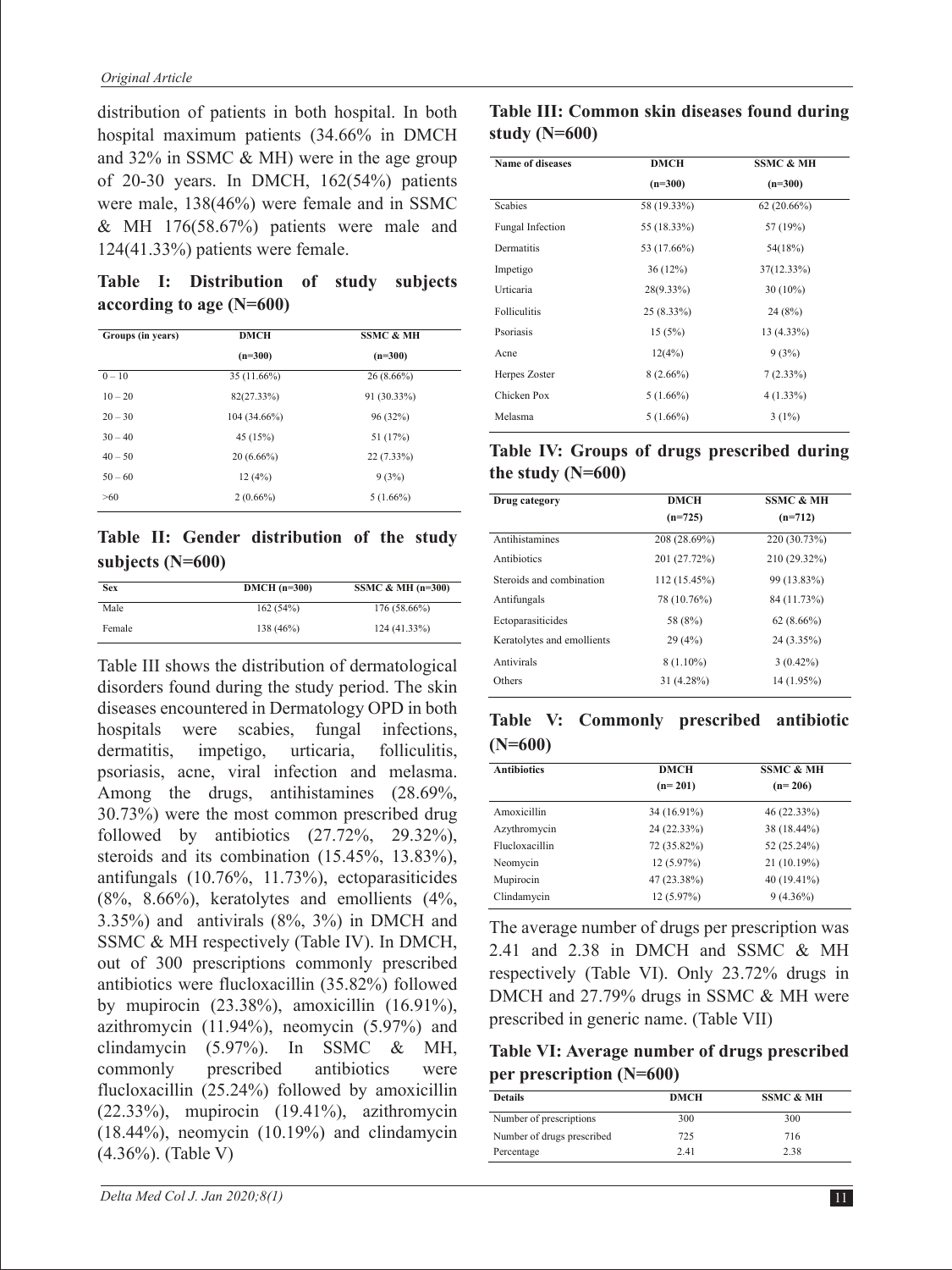**Table VII: Percentage of drugs prescribed by generic name (N=600)**

| <b>Details</b>                              | <b>DMCH</b> | <b>SSMC &amp; MH</b> |
|---------------------------------------------|-------------|----------------------|
| Number of total drugs prescribed            | 725         | 716                  |
| Number of drugs prescribed in generic name. | 172         | 199                  |
| Percentage                                  | 23 72%      | 27 79%               |

Table VIII shows the routes of drug administration among the patients. In DMCH, 54.89% drugs were prescribed in oral route, 44.88% drugs in topical and only 0.27% drugs were prescribed in injectable route. In SSMCH & MH, 55.72% drugs in oral, 44.13% in topical and only 0.14% were prescribed in injectable route. Our study revealed that, the percentage of drugs prescribed from Essential Drug List (EDL) of Bangladesh was 56% in DMCH and 57.68% in SSMC & MH. (Table IX)

**Table VIII: Routes of administration of drugs among outpatients**

| Routes of drug administration | $DMCH (n=725)$ | SSMC & MH $(n=712)$ |
|-------------------------------|----------------|---------------------|
| Oral                          | 398 (54.89%)   | 395 (55.47%)        |
| Topical                       | 325 (44.88%)   | 316 (44.38%)        |
| Injectable                    | 2(0.27%)       | $1(0.14\%)$         |

**Table IX: Drugs prescribed from Essential Drug List (EDL) of Bangladesh**

| Drugs                     | DMCH     | <b>SSMC &amp; MH</b> |
|---------------------------|----------|----------------------|
| Prescribed                | 725      | 712                  |
| Drugs included within EDL | 406(56%) | 413 (57.68%)         |

Table X describes, prescribing patterns of drugs in DMCH and SSMC & MH according to WHO drug use indicators. Here, difference between two means was compared by unpaired t-test and difference between two proportions were compared by proportion test.

**Table X: Overall observation findings of WHO recommended prescribing indicators**

| WHO recommended prescribing indicators                                       | DMCH<br>$(n=300)$ | <b>SSMCH</b><br>$(n=300)$ | p Value               |
|------------------------------------------------------------------------------|-------------------|---------------------------|-----------------------|
| Average number of drugs prescribed per<br>prescriptions                      | $2.41 \pm 0.67$   | $2.38\pm0.59$             | 0.281 <sup>ns</sup>   |
| Percentage of the drugs prescribed by generic 23.72%<br>name                 |                   | 27 79%                    | $0.076$ <sup>ns</sup> |
| Percentage of encounters with an antibiotic 46%<br>prescribed                |                   | 45 66%                    | $0.936$ <sup>ns</sup> |
| Percentage of encounters with an injection 0.67%<br>prescribed               |                   | 0.33%                     | 0.561 <sup>ns</sup>   |
| Percentage of drugs prescribed from Essential 56%<br>Drug List of Bangladesh |                   | 57 68%                    | $0.522$ <sup>ns</sup> |

#### **Discussion**

Drug use evaluation studies are valid and organized quality enhancement process. A cross sectional study was carried out in order to audit a total 600 prescriptions from the Dermatology outpatient department of two teaching hospitals in Dhaka city. In our study, highest number of patient belongs to male category and the age distribution of the patient showed that 20-29 years constituted the highest number in both DMCH and SSMC & MH. Most of the dermatological conditions in the outpatient department of both hospitals were scabies followed by fungal infection, dermatitis, impetigo, urticaria, folliculitis, psoriasis, acne, viral infection and melasma. Prescription analysis showed that antihistamine were the most commonly prescribed group of drugs followed by antibiotics and steroids and its combination in both hospitals which is similar to the finding conducted by Narawane et al.<sup>5</sup> The antihistamine group of drug was very high as in our study majority of the patients had scabies and fungal infections with itching as a common symptom for which antihistamine were prescribed. Average number of drugs per encounter is an important index for educational intervention in prescribing practices.4 In our study the average number of drugs per encounter was 2.41 in DMCH and 2.38 in SSMC & MH. Our findings were similar with the result of Wardha, India by Yuwante et al.<sup>6</sup> As per WHO, the average number of drugs per prescription should be 1.6 to 1.8.7 But our study shows the tendency towards polypharmacy which may lead to drug interactions, adverse drug reaction, poor patient compliance and also increased cost of prescription. So we should keep the average number of drugs as low as possible. Our study reports that, only 23.72% drugs were prescribed by generic name in DMCH and 27.79% in SSMC & MH. Our finding is almost similar with that of the studies done in India.<sup>8</sup> The use of generic names is recommended by WHO and regarded as an important factor for promoting rational use of drug. The use of generic name contributes to cost reduction and provides more alternatives for drug purchases.<sup>9</sup> The percentage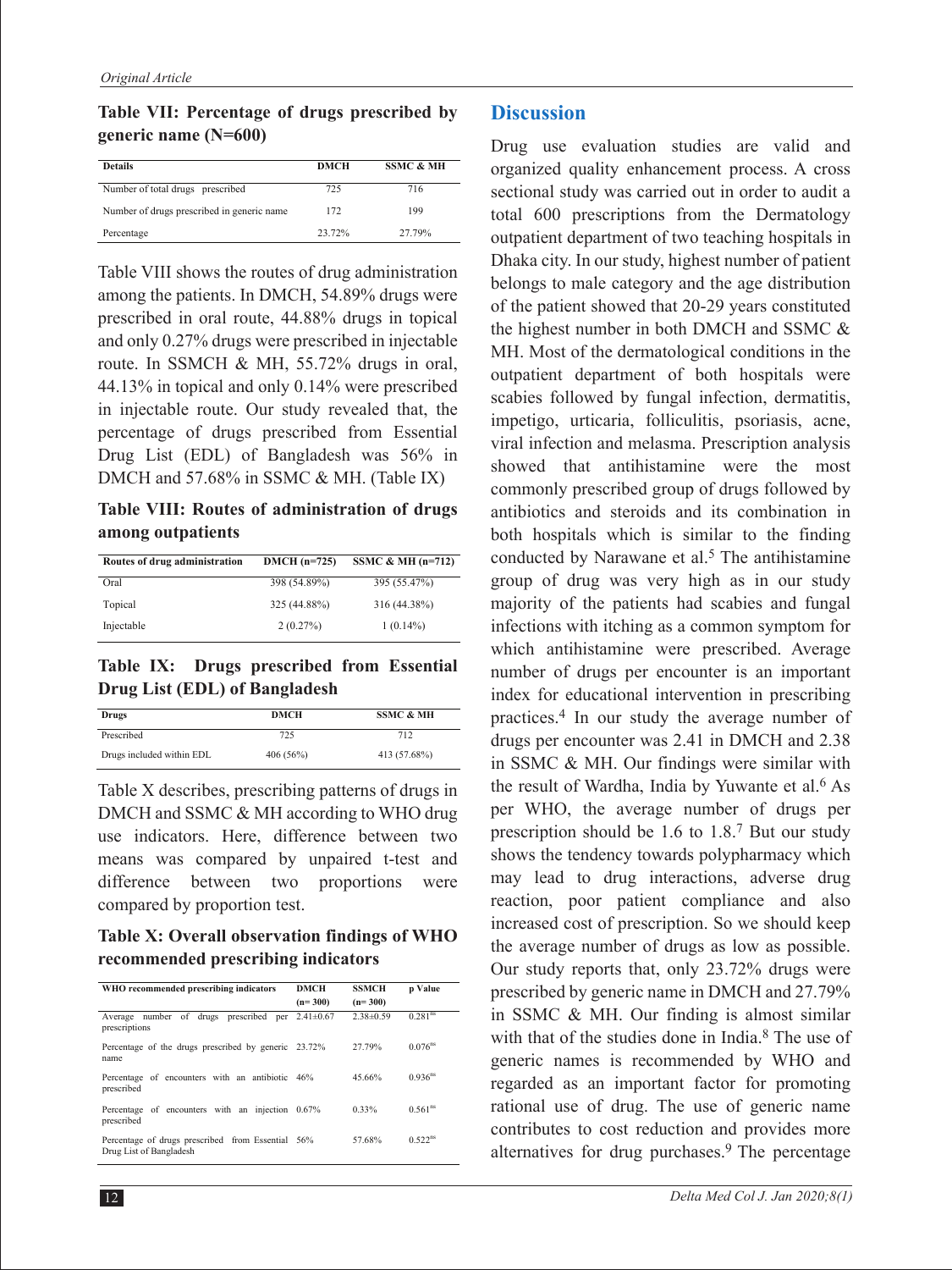of prescriptions with antibiotic was 46% in DMCH and 45.66% in SSMC & MH. These values are more than that reported in Nepal and Kerala.9,10 According to WHO, 15-25% of prescriptions with antibiotics is expected in most of the developing countries where infectious diseases are more prevalent.4 During the study period most of the patients were presented with wide spread lesion, secondary infection as a complication of skin diseases and poor hygiene. So, it may be the cause of overuse of antibiotics in Dermatology outpatients in both hospitals. Outpatient department of both hospitals prescribed most of the drugs in oral routes followed by topical and injectable routes. The WHO recommended target for injection exposure is  $10\%$  or less.<sup>4</sup> In this study, the percentage of prescriptions with an injection encountered was 0.67% in DMCH and 0.33% in SSMC & MH. So, these observed proportion of injectable drugs prescribed in both medical college hospital is considered acceptable according to WHO recommendation. Minimum use of injection is preferred and reduces the risk of infection through parenteral route and cost incurred in therapy.<sup>9</sup> The percentage of drugs prescribed from the Essential Drug List (EDL) is also an indicator of rationality of drug prescribing. Our study revealed that the percentage of drugs prescribed from EDL of Bangladesh was 56% in DMCH and 57.68% in SSMC & MH. A study conducted by Biswas et al. showed that 95.78% drugs were prescribed from EDL.11 Great benefits have been gained through the use of an essential drug list in the public sector.<sup>12</sup> But our value relatively low in both hospitals regarding prescribing from EDL. So, it should be regularly updated and made available to all the prescribers.

### **Conclusion**

The present study was undertaken to evaluate the prescribing patterns of drugs according to WHO prescribing indicator among the patients attending Dermatology outpatient department of two teaching hospitals. The prescriptions were

complete in respect to dose, duration and frequency but the average number of drugs per prescription was higher than recommended by WHO. Prescribing under generic name and from Essential Drug List (EDL) of Bangladesh was very low. It suggests that effort must be made to encourage prescribers for generic prescribing and from EDL which may have a multitude of benefits including cost effectiveness. The observed proportion of injectable drugs prescribed in both hospitals was considered acceptable according to WHO recommendation. It may be concluded from the study that among the WHO core prescribing indicators only an injection prescribed per prescription was within WHO recommendation.

## **References**

- 1. Pathak AK, Kumar S, Kumar M, Mohan L, Dikshit H. Study of Drug Utilization Pattern for Skin Diseases in Dermatology OPD of an Indian Tertiary Care Hospital. Journal of Clinical and Diagnostic Research. 2016;10(2):1-5.
- 2. Kanakambal S, Murugesh N, Shanti M. Drug Prescribing Pattern in a Tertiary Care Teaching Hospital in Madurai (Tamilnadu). Indian Journal of Pharmacology. 2001;33:223.
- 3. World Health Organization (WHO). How to Develop and Implement a Rational Drug Policy. 2nd edition. Geneva: WHO; 2003.
- 4. World Health Organization (WHO). How to Investigate Drug Use in Health Facilities: Selected Drug Indicator. Geneva, World Health Organisation 1993. WHO/DAP/93.1.
- 5. Narwane SP, Patel TC, Shetty YC, Chikhalkar SB. Drug Utilization and Cost Analysis for Common Skin Diseases in Dermatology OPD of an Indian Tertiary Care Hospital. British Journal of Pharmaceutical Research. 2011;1(1):9-18.
- 6. Yuwante A, Chandane R, Giri K, Yunati M, Sirsam S. A Multicentre Pharmacoepidemiological Study of Dermatological Disorders in Wardha District. International Journal of Basic & Clinical Pharmacology. 2013;2(6):751-56.
- 7. Quick JD, Hogerzeil HV, Velasquez G, Rago L. Twenty-Five Years of Essential Medicines. Bulletin of the World Health Organization. 2002;80(11):913-14.